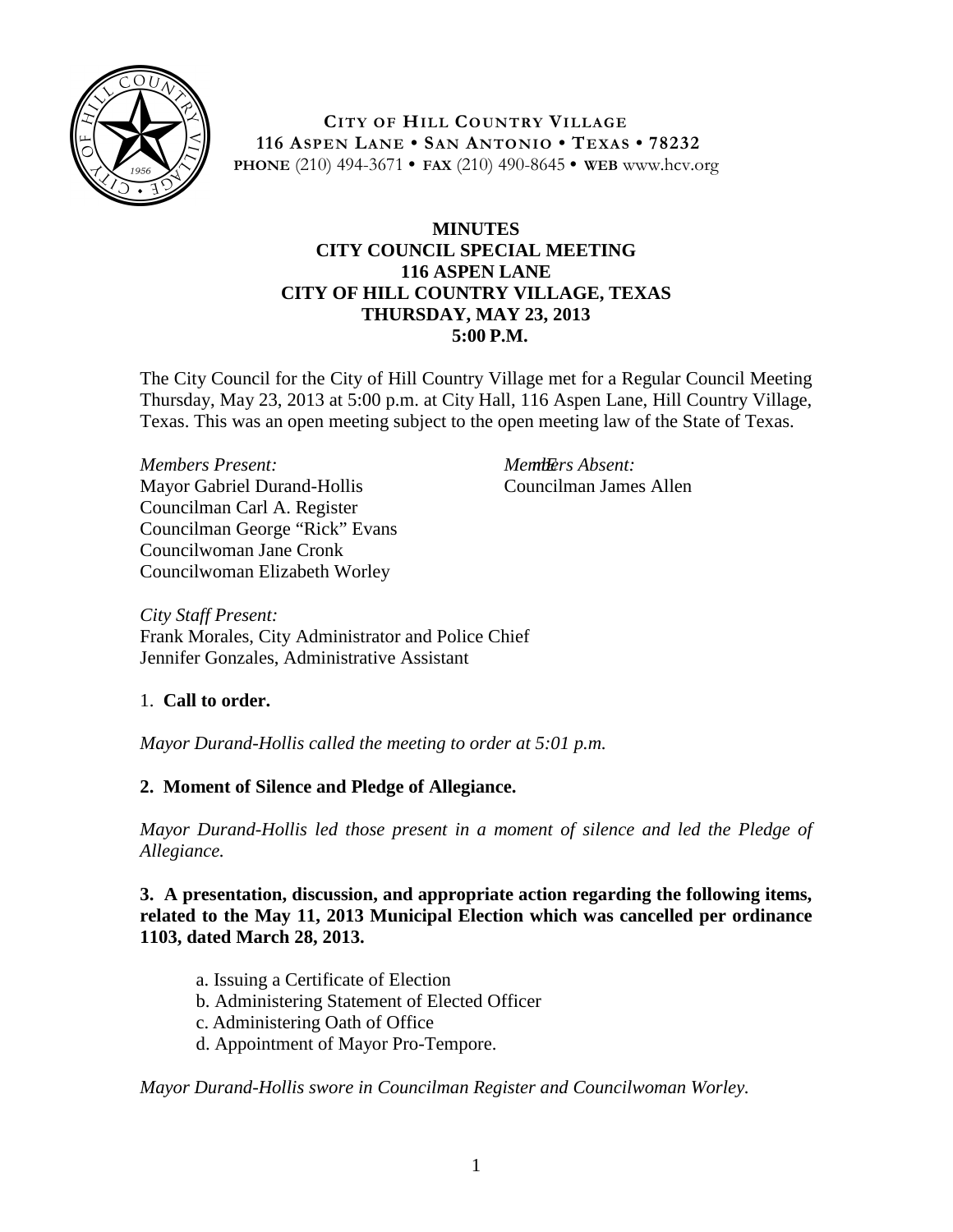*Councilman Evans made a motion to appoint Councilman Register as Mayor Pro-Tempore, seconded by Councilwoman Worley. Motion passed unanimously.*

### CONSENT AGENDA:

*The following items are of a routine or administrative nature. The City Council has been furnished with background and support material on each item, and/or it has been discussed in a previous meeting. All items can be acted upon by one vote without being discussed separately, unless requested by a Council Member or a citizen, in which event the item or items will immediately be withdrawn for individual consideration in their normal sequence after the items not requiring separate discussion have been acted upon. The remaining items will be adopted by one motion and vote of the City Council.*

### **4. Discussion/action on approval of the minutes of the City Council Special Meeting of March 28, 2013.**

*Councilman Evans made a motion to approve the consent agenda, seconded by Councilwoman Cronk. Motion passed unanimously.*

### INDIVIDUAL ITEMS FOR CONSIDERATION:

# **5. Citizens to be heard.**

*At this time, citizens who have filled out a registration form prior to the start of the meeting may speak on any topic they wish to bring to the attention of the governing body so long as that topic is not on the agenda for this meeting. Citizens may speak on specific agenda items when that item is called for discussion. During the Citizens to be Heard section no council action may take place and no council discussion or response is required to the speaker. A time limit of two minutes per speaker is permitted; the council may extend this time at their discretion.*

*Mr. Cooper, 419 Tower Drive signed up to speak on agenda item #7, however, related he would wait until that agenda item came up.*

*Mr. Boom, 309 Hill Country Lane signed up to speak about CPS and their new program regarding solar panel usage and charges. He asked council if any others had heard about the new way that CPS wanted to charge customers for the solar panel usage. He related solar customers were only given an approximate 20-25 day notice before the new proposed billing would take effect.*

*Dr. Thompson, 255 Limestone Creek signed up to speak on agenda item #7, however, related he would wait until that agenda item came up.*

*Dr. Hobbs, 235 Limestone Creek signed up to speak on agenda item #7, however, related he would wait until that agenda item came up.*

# *At this time Councilman Register asked that Item # 9 & 10 be heard.*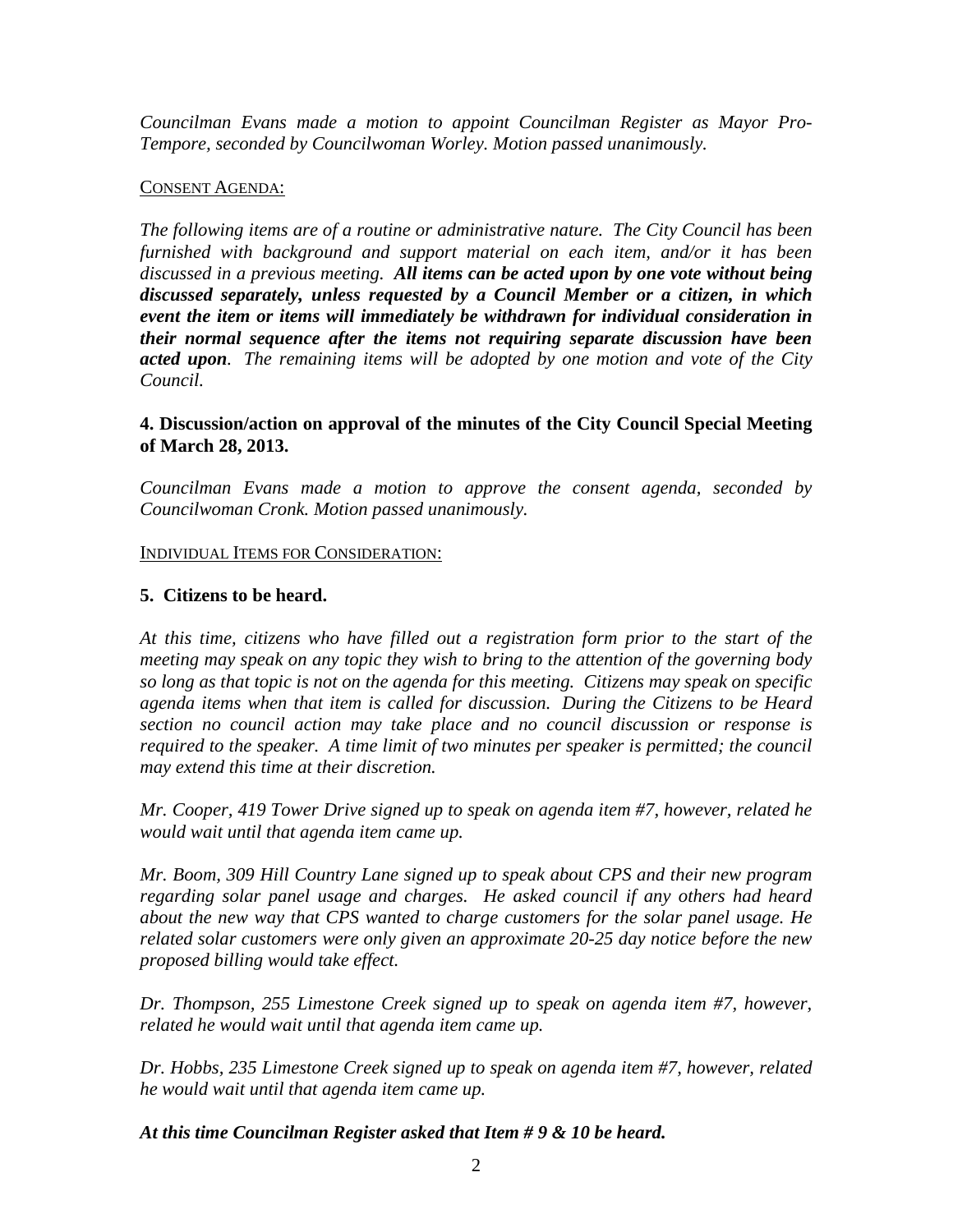# **9. Discussion/action regarding the March 31, 2013 and April 30, 2013 financial statements.**

*Councilman Register talked a little about the fire department payments. He informed everyone the city was right in line with the approved budget and we should be optimistic about the sales tax.*

*Councilman Register made a motion to accept the March 31, 2013 and the April 30, 2013 financial statements, seconded by Councilman Evans. Motion passed unanimously.*

#### **10. Discussion regarding the Fiscal Year 2013 – 2014 budget.**

*Chief Morales related the biggest change to the budget was the proposed fees from the Bexar County Sheriff's Office for dispatch services, however, it was still early and that he was still looking over all the figures.*

### **6. Discussion/action approving a budgetary transfer not to exceed \$108,000.00 from city reserves to the general fund line item Engineering Services.**

*Councilman Register made a motion to approve a budgetary transfer not to exceed \$108,000.00 from the city reserves to the general fund line item Engineering Services, seconded by Councilman Evans. Motion passed unanimously.*

# **7. Discussion/action approving the 2013-2014 Street & Drainage Project preliminary design as presented by Givler Engineering for the City of Hill Country Village.**

*Mr. David Givler presented a power point presentation on the Street & Drainage Project. He spoke on all the areas in the city that he would be working on. He related that during his overview of the city more areas had come up than he had anticipated and the new total was \$2.2 million instead of the \$1.5 million project. Mr. Givler has suggested removing the Hidden View project because it turned out to be a very large project and cutting back on the Hill Country Lane project.*

*Mr. Gary Cooper, 419 Tower agreed with the plan Mr. Givler gave. His main concerns were for emergency vehicles to be able to access the properties.*

*Dr. Thompson, 255 Limestone Creek wished to withdraw this comments since to Mr. Givler will be holding off on the Hidden View Project. Ms. Thompson asked council who had inquired about the Hidden View project, she never thought it was an issue.*

*Dr. Hobbs, 235 Limestone Creek was very concerned with Mr. Givler's plan. He told council if the flow of water was increased, he would be flooded out.* 

*Mayor Durand-Hollis told council about eight years ago, the former residents of 16310 Hidden View called him over when it rained. He said their house actually looked like an island when it rains.*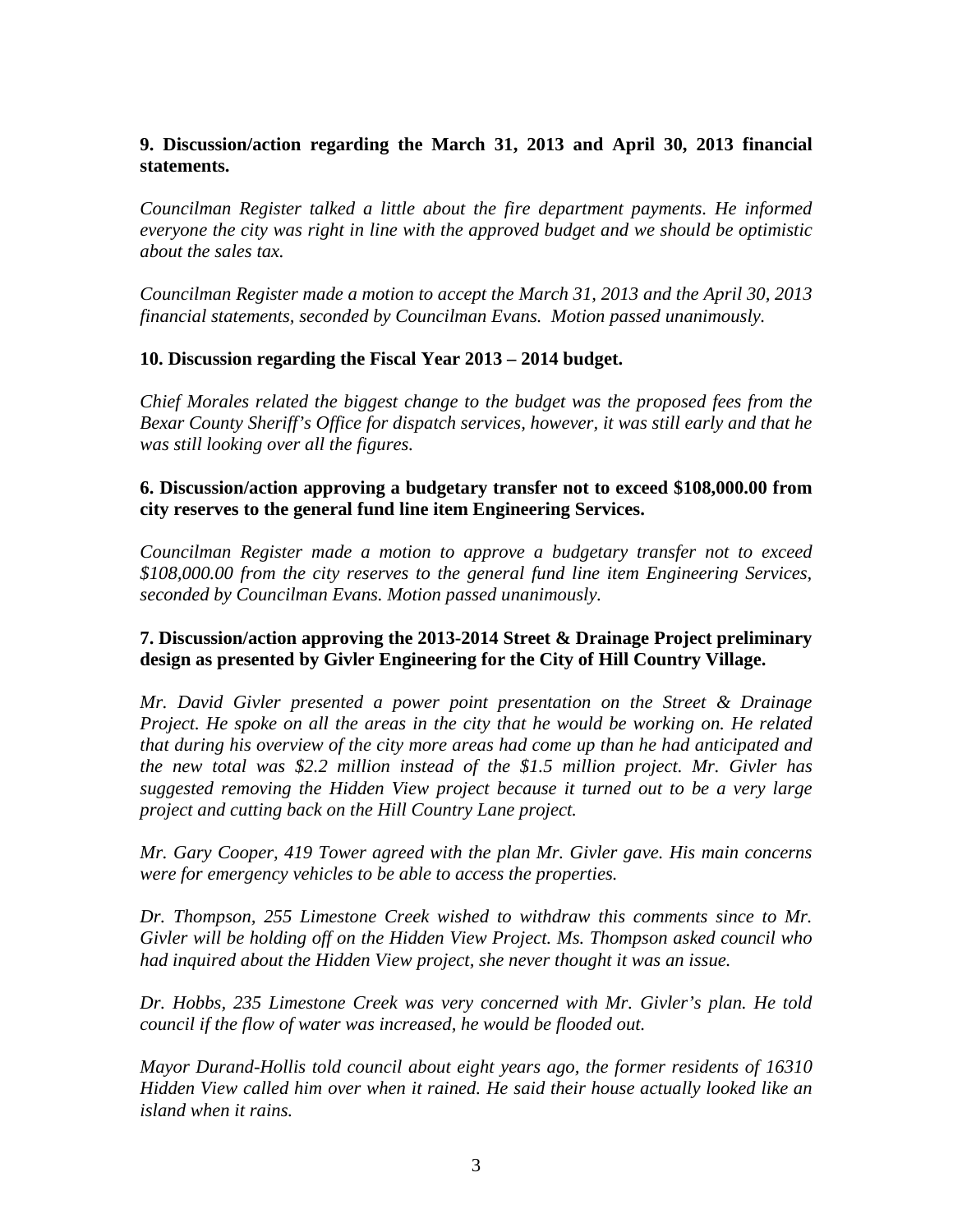*Councilwoman Cronk asked Mr. Givler about the duration of the project.* 

*Mr. Givler informed council it would take approximately three months for the utilities to locate their lines and then approximately six to nine months to get the project started.*

*Councilman Evans asked Mr. Givler why the city should have to pay for locating the 48 inch line and asked that he check with SAWS for further information.*

*Councilman Evans made a motion to approve the 2013-2014 Street & Drainage Project preliminary design as presented by Givler Engineering for the City of Hill Country Village with the removal of the Hidden View project, seconded by Councilwoman Worley. Motion passed unanimously.*

# **8. Discussion/action on an agreement between the City of Hill Country Village, Texas and Drash Consultants, LLC in support of the 2013-2014 Street and Drainage Project.**

*Councilman Evans asked that Mr. Givler talk with SAWS regarding locating the 48 inch water main in which they are charging the City of Hill Country Village. Councilman Evans also wanted to know if Mr. Givler could use patch work in some of the areas and other miscellaneous work. Councilman Evans related he would provide Givler Engineering addresses to the problem areas.*

*Councilman Evans made a motion to approve an agreement between the City of Hill Country Village, Texas and Drash Consultants, LLC in support of the 2013-2014 Street and Drainage Project, seconded by Councilwoman Worley. Motion passed unanimously.* 

# **11. Communications with the Mayor.**

*Mayor Durand-Hollis informed council he is on the San Antonio Water System Committee and he also attended the Alamo Area Council of Government Meeting last week. Mayor Durand-Hollis asked that another council member team up with him to attend these meetings.* 

# **12. Communications with the City Administrator/Chief of Police.**

*City Hall will be closed Monday May 27, 2013 in observance of Memorial Day.*

*Mr. Morales will be off June 13 & 14 and June 21 & 24, 2013.*

# **13. Adjourn**

*THE COUNCIL RESERVES THE RIGHT TO DISCUSS AND APPROPRIATELY ACT UPON ANY ITEM STATED ON THIS AGENDA IN OPEN SESSION. THE COUNCIL RESERVES THE RIGHT TO ADJOURN INTO EXECUTIVE SESSION AT ANY TIME DURING THE COURSE OF THIS MEETING TO DISCUSS ANY OF THE MATTERS LISTED ABOVE, AS AUTHORIZED BY TEXAS GOVERNMENT CODE SECTIONS 551.071 (CONSULTATIONS WITH ATTORNEY), 551.072 (DELIBERATIONS ABOUT REAL*